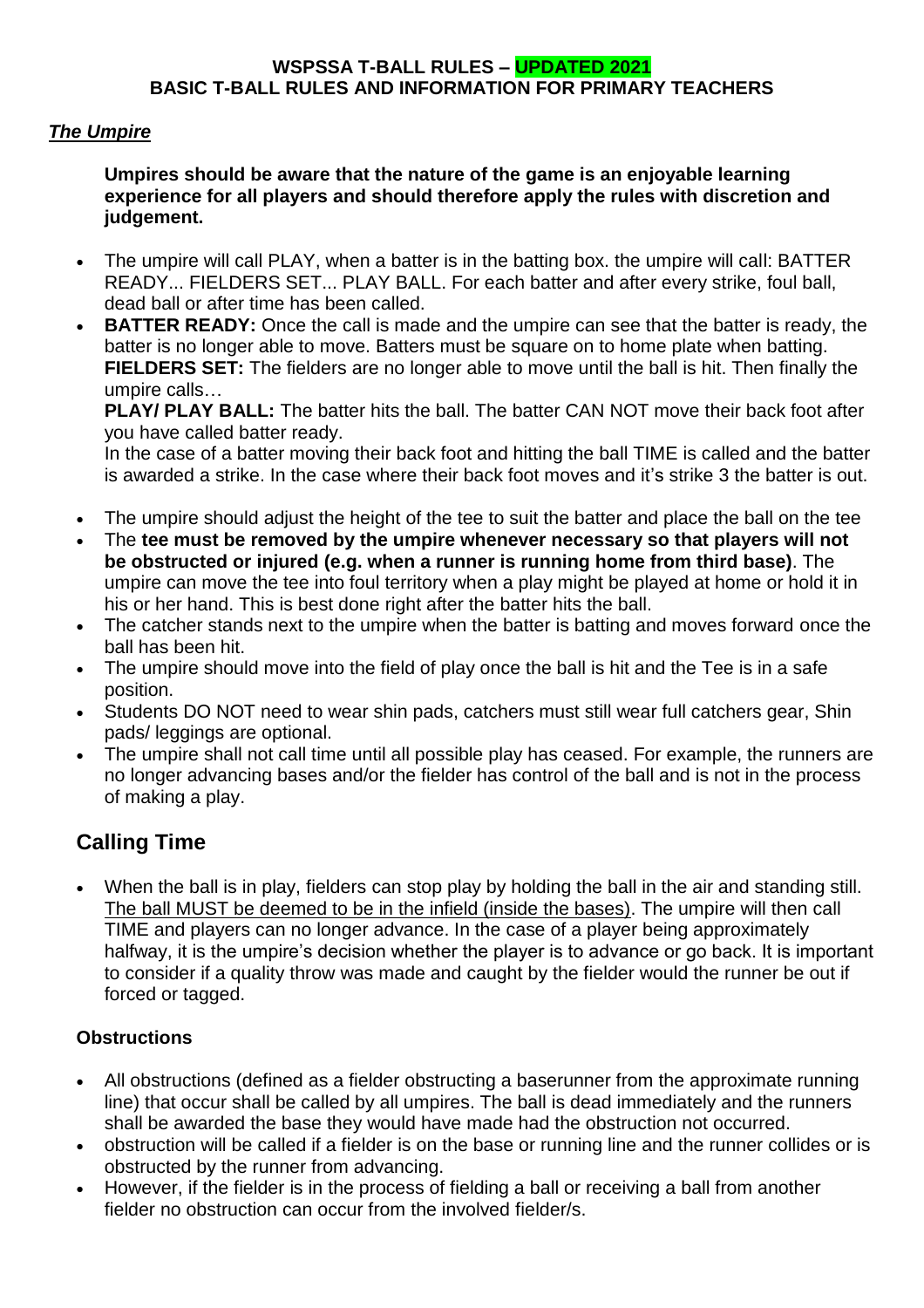## **Interference**

• All interferences (defined as a batted ball that hits a baserunner) that occur shall be called by all umpires. There shall be no penalties applied. The ball will be dead and all runners shall return to the base they held at the time of the interference. Unless forced to advance by the batter-runner. The batter is only awarded first base.

## **PLAYERS:**

- A team shall consist of no more than 12 players and no less than 7.
- Provided three outs are not achieved by the fielding team all 12 players shall bat in every half inning.
- Each time a team bats they can only bat a maximum of 12 batters. If the fielding team achieve 3 outs the swap is still made.
- All 12 players shall play on defence during each game. However, only nine players are permitted on the field at any one time.
- The batting order does not change at anytime.

## *Batting*

- The umpire will announce to the fielders in a loud clear voice. LAST BATTER.
- When the 12<sup>th</sup> batter hits the ball the ball MUST be thrown home where the catcher or any other fielder stands on home plate with the ball in his glove/hand to stop play. The umpire will call SIDE AWAY.
- When a ball is hit fair to the outfield and roles over/under/through a fence/bush/cricket boundary/ or any other obstacle which the umpire deems to interfere, or obstruct the fielder the batter is awarded two bases. Additionally, if there are baserunners on they also receive 2 bases.
- The batter is permitted one practice swing. Should the ball fall from the tee on the practice swing there shall be no penalty. Any additional movement of the bat towards the ball after this practice swing shall be called a strike.
- If the batter hits the ball before "Play" has been called, the ball is dead and no count is recorded against the batter. The batter shall take a normal forceful swing when striking the ball.
- Bunting is not allowed. If the umpire thinks that the batter is not taking a full swing, the batter should be called back to swing again.
- Batters should be seated in foul territory in correct batting order, until called by the umpire.

## **A strike is called:**

- When the batter swings at the ball and misses;
- When the batter swings and hits the tee and not the ball. This is a foul ball.
- All foul balls shall be counted as strikes and after the 3rd Strike the batter is out.

## **Until the ball is hit :**

- The pitcher must have both feet in contact with the pitchers plate
- The catcher must be behind home plate in a safe position with the umpire. (approx 2-3 meters back from the batter and next to the umpire) All other fielders must be stationed in fair territory
- No fielder, other than the catcher may be stationed within 9 metres of home plate. The pitcher must field on the pitchers plate until the ball is hit.
- There must be only 6 players inside the bases including the catcher, pitcher, first base, second base, third base and short stop. Outfielders MUST be outside the bases in the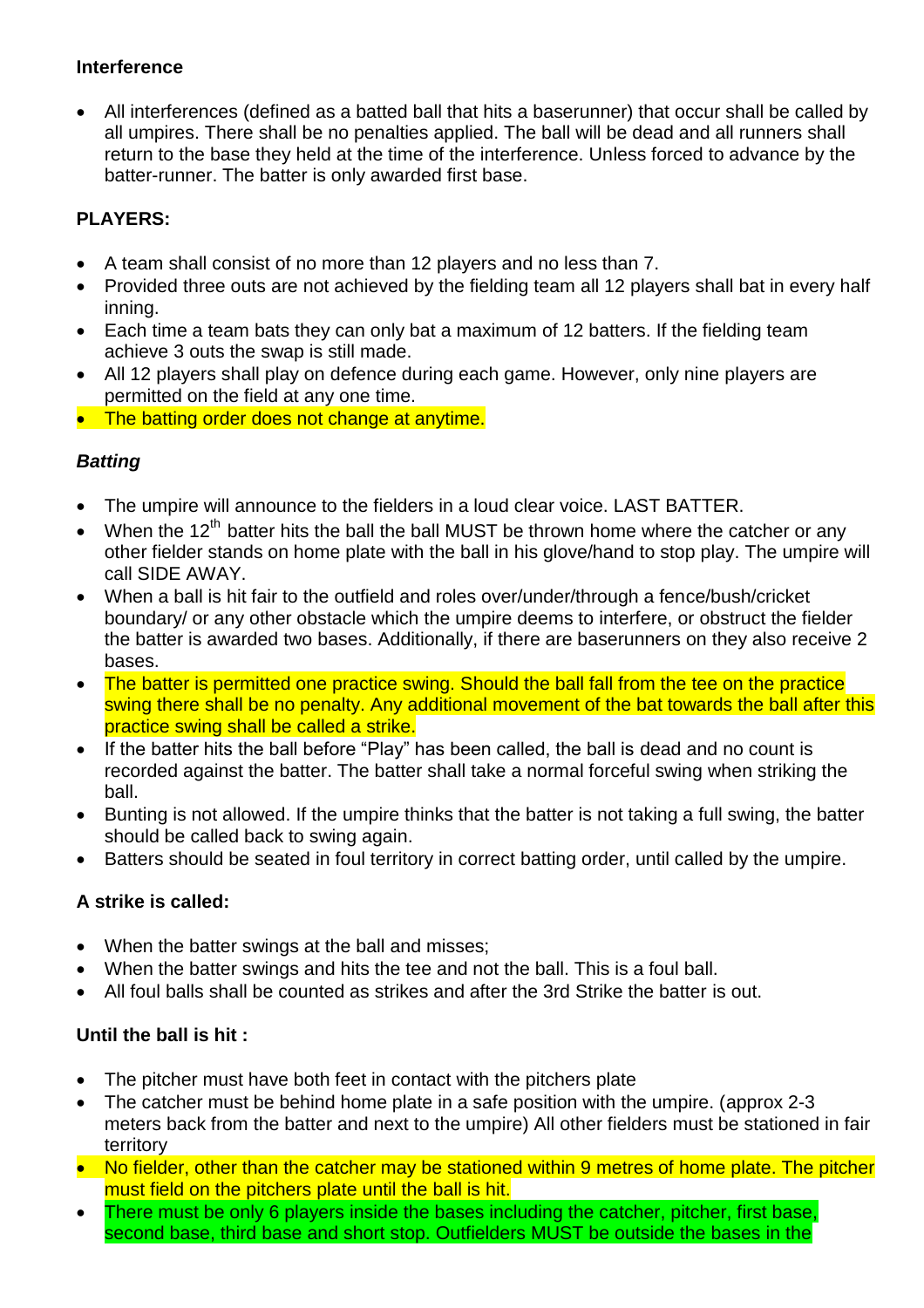## *Pitching*

- The ball is not pitched in Tee Ball instead it is batted from a tee.
- The pitcher must keep both feet in contact with the pitches plate until the ball is hit.

## *Overthrows*

- When the ball is overthrown and becomes dead (i.e. throw goes into the bench or beyond the limit of the playing field or hits a person not engaged in the game etc) all runners shall be awarded one base from the last base legally touched at the time of the throw. The batter runner will only be awarded first base. *(This encourages students to throw the ball to make a play risk free.)*
- *In this situation the umpire calls "DEAD BALL".*

#### *Baserunning*

• The runner must wait until the ball is hit before leaving the base. The umpire shall call dead ball if a runner leaves before the batter hits the ball. There is no penalty, the runner simply returns to the base.

#### *Getting players out*

#### *The batter can be given out:*

- o after the 3rd strike
- $\circ$  if the ball is caught on the full
- $\circ$  throwing the bat dangerously
- $\circ$  if a fielder holding the ball touches first base before the batter arrives or if a fielder holding the ball tags the batter before the batter reaches first.

#### *Baserunners can be given out:*

- o if a fielder holding the ball tags the runner (either forced or unforced) between bases;
- $\circ$  if a fielder holding the ball touches the base with any part of the body (usually the foot) before a forced runner reaches the base
- $\circ$  if the runner had left the base before a caught flyball and a fielder holding the ball (as above) reaches the original base before the runner can return.

#### *When tagging a runner:*

- o the fielder must touch the runner with the hand/hands holding the ball
- $\circ$  the runner will not be out if the fielder loses control of the ball

#### *Dead or alive*

The ball shall be dead:

- When the batter hits the tee
- On all interferences and obstructions
- When the ball is overthrown or hits a person not engaged in the game

## *Coaching*

The offensive team is permitted a coach to be stationed in the coaches Box near 1st and 3rd bases. The offensive coach must not interfere with the ball or any fielder and must not physically assistant the batter/runner in any way.